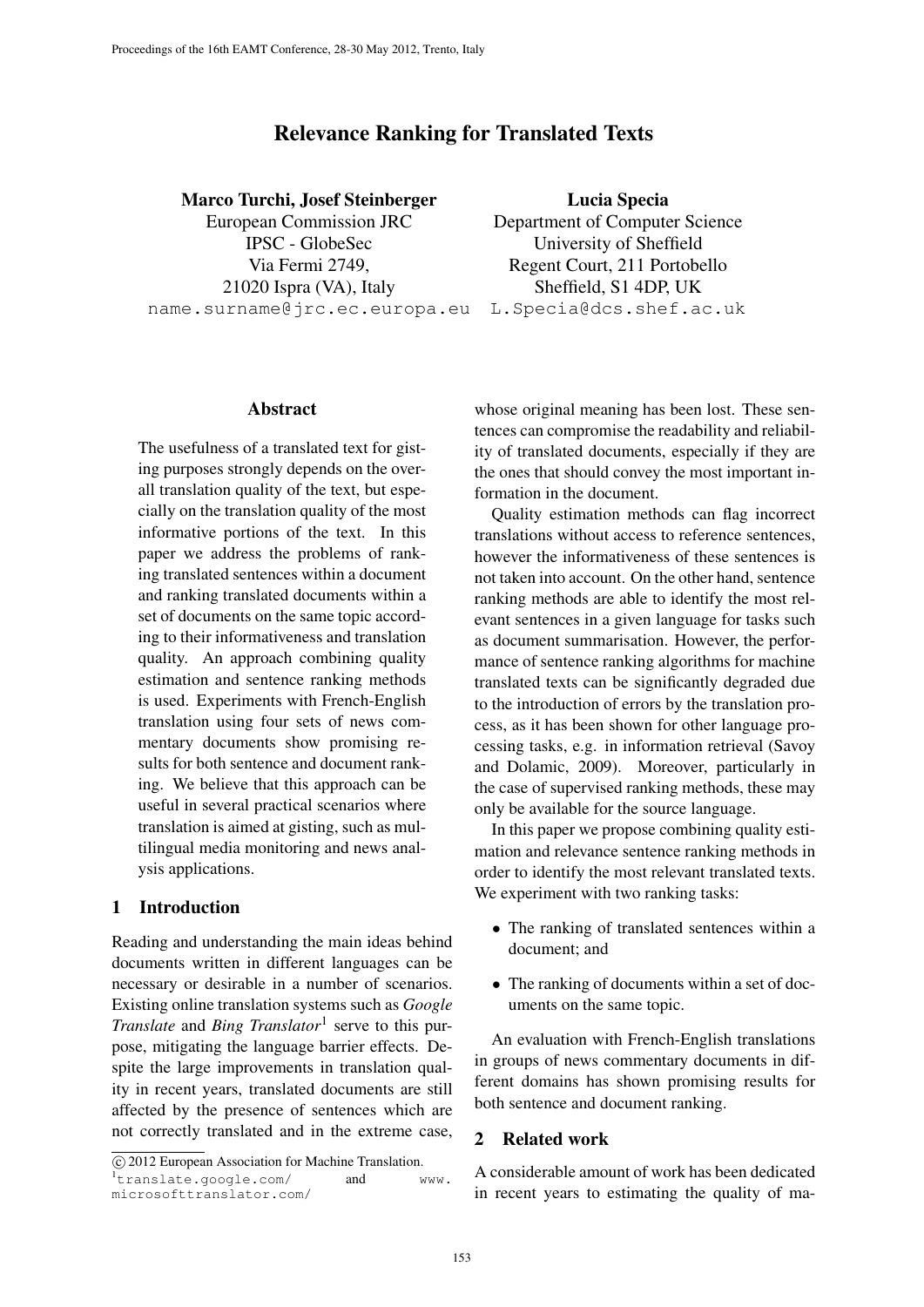chine translated texts, i.e., the problem of predicting the quality of translated text without access to reference translations. Most related work focus on predicting different types of sentence-level quality scores, including automatic and semi-automatic MT evaluation metrics such as TER (He et al., 2010), HTER (Specia and Farzindar, 2010; Bach et al., 2011), post-editing effort scores and postediting time (Specia, 2011). At document level, similar to this paper, Soricut and Echihabi (2010) focus on the ranking translated documents according to their estimated quality so that the top *n* documents can be selected for publishing. A range of indicators from the MT system, source and translation texts have been used in previous work. However, none of these include the notion of informativeness of the texts.

The sentence ranking problem has been widely studied in particular for document summarization, where different approaches have been proposed to quantify the amount of information contained in each sentence. In (Goldstein et al., 1999), a technique called Maximal Marginal Relevance (MMR) was introduced to measure the relevance of each sentence in a document according to a user provided query. Other approaches represent a document as a set of trees and take the position of a sentence in a tree is indicative of its importance (Carlson et al., 2001). Graph theory has been extensively used to rank sentences (Yeh et al., 2008) or keywords (Mihalcea, 2004), with their importance determined using graph connectivity measures such as in-degree or PageRank. A sentence extraction method based on Singular Value Decomposition over term-by-sentence matrices was introduced in (Gong and Xin, 2002).

The combination of relevance and translation quality scores has been recently proposed in the context of cross-language document summarization. In (Wan et al., 2010), sentences in a document were ranked using the product of quality estimation and relevance scores, both computed using the source text only. The best five sentences were added to a summary, and then translated to the target language. (Boudin et al., 2010) used both source and target language features for quality estimation and targeted multi-document summarization, selecting sentences from different translated documents to generate a summary.

This paper extends previous work in the attempt to rank translated sentences within documents, but with a different objective: instead of selecting a pre-defined number of sentences to compose a summary, we aim at obtaining a global ranking of sentences within a document according to their informativeness and translation quality and use this ranking to assign a global score to each document for the ranking of groups of documents. This requires different evaluation strategies from those used in the text summarization field, as we will discuss in Section 5.2.

# 3 Quality estimation method

The quality estimation method used in this paper is that proposed in (Specia, 2011). A sentence-level model is built using a Support Vector Machines regression algorithm with radial basis function kernel from the LIBSVM package (Chang and Lin, 2011) and a number of shallow and MT systemindependent features. These features are extracted from the source sentences and their corresponding translations, and from monolingual and parallel corpora. They include source & translation sentence lengths, source & translation sentence language model probabilities, average number of translations per source word, as given by probabilistic dictionaries, percentages of numbers, content-/non-content words in the source & translation sentences, among others. The regression algorithm is trained on examples of translations and their respective human judgments for translation quality (Section 5.1).

# 4 Sentence ranking methods

### 4.1 Co-occurrence-based ranking

Originally proposed by (Gong and Xin, 2002) and later improved by (Steinberger and Ježek, 2004), this is an unsupervised method based on the application of Singular Value Decomposition (SVD) to individual documents or sets of documents on the same topic. It has been reported to have the best performance in the multilingual multi-document summarization task at TAC 2011. The method first builds a term-by-sentence matrix from the text, then applies SVD and uses the resulting matrices to identify and extract the most salient sentences. SVD is aimed at finding the latent (orthogonal) dimensions, which would correspond to the different topics discussed in the set of documents.

More formally, we first build a matrix A where each column represents the weighted termfrequency vector of a sentence  $j$  in a given docu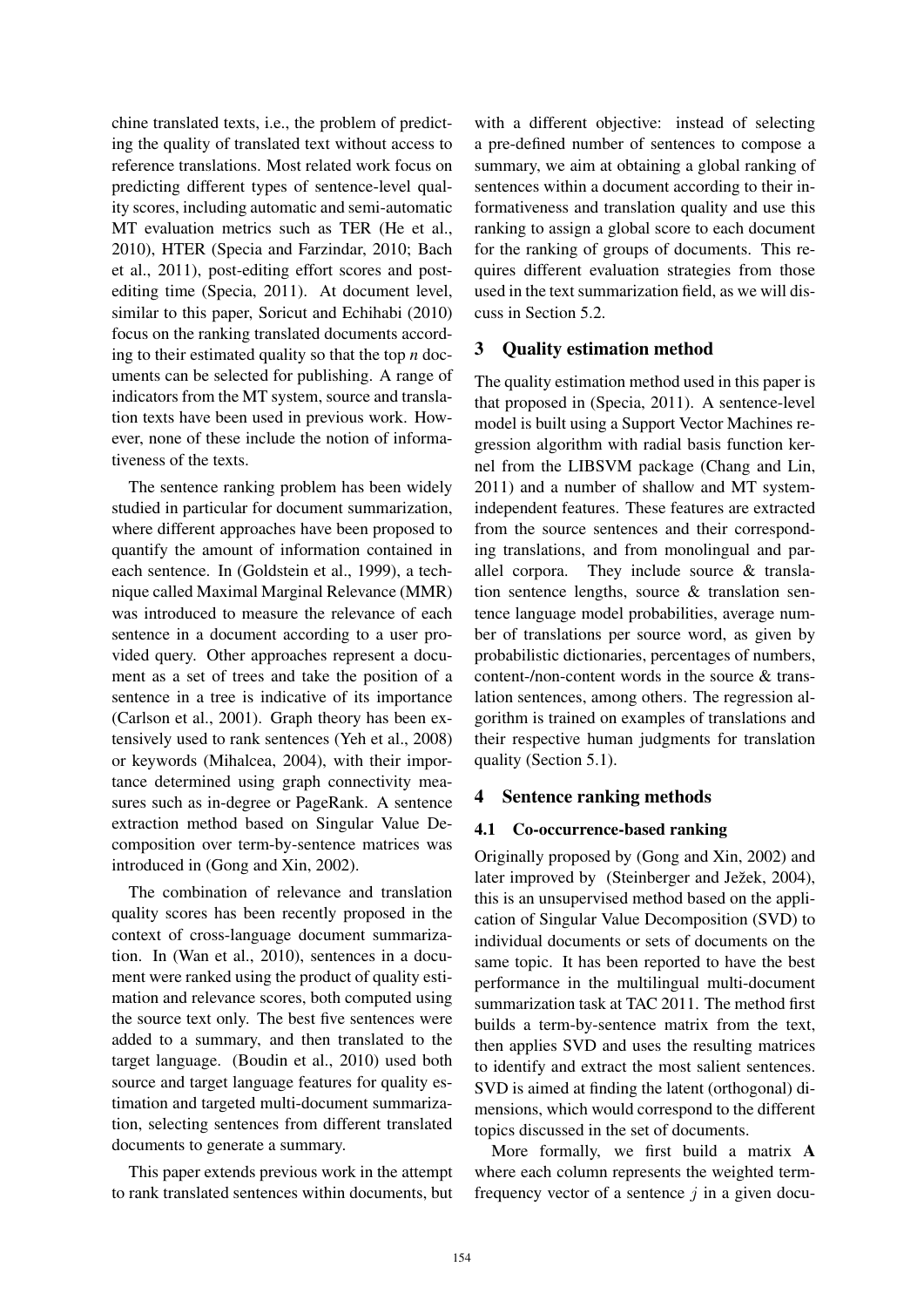ment or set of documents. The weighting schemes found to work best in (Steinberger and Ježek, 2009) are a binary local weight and an entropybased global weight.

After that step, SVD is applied to the matrix as  $\mathbf{A} = \mathbf{U}\mathbf{S}\mathbf{V}^T$ , and subsequently a matrix  $\mathbf{F} = \mathbf{S} \cdot \mathbf{V}^T$ reduced to  $r$  dimensions<sup>2</sup> is derived.

Sentence selection starts with measuring the length of the sentence vectors in F. This length can be viewed as a measure of the importance of that sentence within the top topics (the most important dimensions). In other words, the length corresponds to the combined weight across the most important topics. We call it *co-occurrence sentence score*. The sentence with the largest score is selected as the most informative (its corresponding vector in  $\bf{F}$  is denoted by  $\bf{f}_{best}$ ). To prevent selecting a sentence with similar content in the next step, the topic/sentence distribution in matrix  $\bf{F}$  is changed by subtracting the information contained in the selected sentence:

$$
\mathbf{F}^{(it+1)} = \mathbf{F}^{(it)} - \frac{\mathbf{f}_{best} \cdot \mathbf{f}_{best}^T}{|\mathbf{f}_{best}|^2} \cdot \mathbf{F}^{(it)}
$$

The vector lengths of similar sentences are thus decreased, which avoids selecting the same/similar sentences. We call this a *redundancy filter*. After this subtraction, the process continues with the sentence which has the largest co-occurrence sentence score computed on the updated matrix  $\mathbf{F}^1$  (the first update of the original matrix  $\mathbf{F}^0$ ). The process is repeated until all the sentences of the document(s) are annotated with their cooccurrence sentence score.

Since it is unsupervised, in our work this method was applied to both the source language texts and the translated texts.

### 4.2 Profile-based ranking

The supervised profile-based ranking algorithm by (Pouliquen et al., 2003) was proposed for addressing the multi-label categorization problem using the Eurovoc thesaurus<sup>3</sup>. Models for thousands of categories were trained using only positive samples for each category. The training process consisted in identifying a list of representative words and associating to each of them a log-likelihood weight, using the training set as the reference corpus. A new document was represented as a vector of words with their frequency in the document. The most appropriate categories for the new document were found by ranking the category vector representations (the *profiles*) according to their cosine similarity to the vector representation of the new document.

In this paper we are primarily interested in the ranking of sentences, as opposed to the ranking of categories. Since we know beforehand which category (a topic of interest) a document belongs to, a profile vector is created for that category using human labeled data. The cosine similarity for each sentence in the document and the category vector is computed and all the sentences are ranked according their cosine value.

In our work this method was applied to the source language sentences only.

### 5 Experimental settings

#### 5.1 Corpora

- Relevance ranking training The profile-based method (Section 4.2) is trained using 1, 000 French news documents for each of our four topics of interest. These documents were selected using an in-house news categorization system (Steinberger et al., 2009), where category definitions are created by humans. Articles are said to fall into a given category if they satisfy the category definition, which consists of Boolean operators with optional vicinity operators and wild cards. Alternative classifiers can also be trained using the Eurovoc human labeled multi-lingual resource.
- Quality estimation training To train the regression algorithm for the quality estimation model we use the French-English corpus created in (Specia, 2011), which is freely available<sup>4</sup> . This corpus contains 2, 525 French news sentences from the WMT *news-test2009* dataset and their translations into English using a statistical machine translation system built from the Moses toolkit<sup>5</sup>. These sentences were scored by a human translator according to the effort necessary to correct them:  $1$  = requires complete retranslation; 2  $=$  requires some retranslation;  $3 =$  very little

<sup>&</sup>lt;sup>2</sup>The degree of importance of each 'latent' topic is given by the singular values and the optimal number of latent topics (i.e., dimensions)  $r$  can be tuned on some development data. <sup>3</sup>Eurovoc.europa.eu/

<sup>4</sup>www.dcs.shef.ac.uk/˜lucia/resources.html <sup>5</sup>www.statmt.org/wmt10/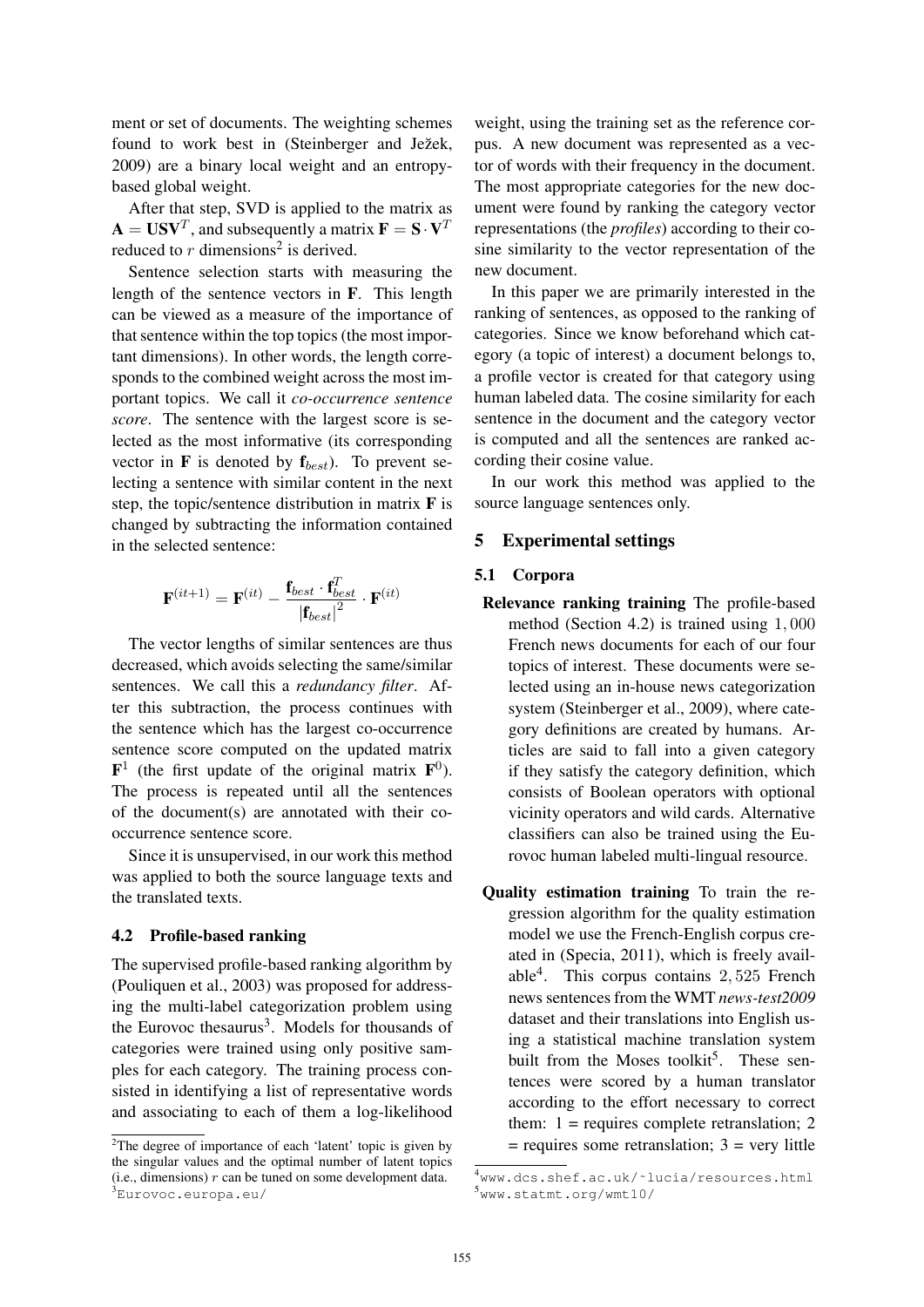post editing needed;  $4 = \text{fit}$  for purpose. An average human score of 2.83 was reported.

Evaluation corpus To evaluate the performance of our approach we use the multilingual summary evaluation dataset created by Turchi et al.  $(2010)^6$ . It contains four sets of documents covering four topics: *Israeli-Palestinian conflict* (IPC), *Malaria* (M), *Genetics* (G) and *Science and Society* (SS). Each set contains five documents, here in French. All sentences (amounting to 789) in these documents were annotated by four human annotators with binary labels indicating whether or not it is informative to that topic. Therefore, the final score for each sentence is a discrete number ranging from 0 (uninformative) to 4 (very informative). These French sentences were then translated using the same Moses system as in the training set for quality estimation and annotated for quality using the 1-4 scoring scheme. The average human quality scores are shown in Table 2.

### 5.2 Evaluation metrics for ranking

Our goal is to find the best possible ranking of translated sentences and documents according to their relevance and translation quality. While the ranked sentences/documents could be used for many applications, including cross-lingual summarization, we are interested in a more general ranking approach, and therefore our evaluation is task-independent. We use the following metrics:

Sentence ranking Sentences in the system output and gold standard documents are first ordered according to their combined score for relevance and translation quality (or relevance score only, for the monolingual ranking evaluation, Table 1). We then compute the Spearman's rank correlation coefficient ( $\rho$ ) between the two rankings. Additionally, inspired by the vBLEU∆ metric (Soricut and Echihabi, 2010), we compute  $Avq\Delta$ , a metric that measures the relative gain (or loss) in performance obtained from selecting the top  $k\%$  sentences ranked according to the predicted scores, as compared to the performance obtained from randomly selecting  $k\%$ sentences:

 $Avg\Delta = (Avg_{sus} - Avg_{gold})$ 

where  $Avg_{gold}$  is the average *gold-standard* score for *all* sentences in the test set (i.e., the approximate score if sentences are randomly taken) and Avgsys is the average *goldstandard* score for the top  $k\%$  sentences from the test set ranked according to the predicted (system) scores.

Intuitively, the smaller the  $k$ , the higher the upper bound  $Avg\Delta$ , but the harder the ranking task becomes. Larger values of  $k$  should result in smaller values for  $Avg\Delta$ . For k  $= 100$ ,  $Avg\Delta = 0$ . In this paper we compute  $Avq\Delta$  over different values of k: 10, 25 and 50, and consider the arithmetic mean over these values of k as our final metric,  $Avg\Delta_{all}$ .

Document ranking Likewise in sentence ranking, both gold-standard and system rankings for the documents are compared. Since there are only five documents within each set of documents, Spearman's rank correlation coefficient would not be reliable. We instead evaluate the pairwise rankings of documents using Cohen's Kappa coefficient  $(\kappa)$  (Cohen, 1960), defined as:  $\kappa = \frac{P(A) - P(E)}{1 - P(E)}$  $\frac{(A)-P(E)}{1-P(E)}$ , where  $P(A)$  is the proportion of times the goldstandard and system ranking agree on the ranking of a pair of documents and  $P(E)$  is the proportion of times they could agree by chance. This probability is empirically computed by observing the frequency of ties, as in (Callison-Burch et al., 2011).

### 6 Experiments and results

In what follows we show the results of the quality estimation and relevance ranking methods on their own and then we present the results obtained with the combination of these two methods.

### 6.1 Quality estimation

The performance of the quality estimation method is shown in Table 2. The average regression error is measured using Root Mean Squared Error, RMSE =  $\sqrt{\frac{1}{\Lambda}}$  $\frac{1}{N} \sum_{i=1}^{N} (y_i - \hat{y}_i)^2$ , where N is the number of test sentences,  $\hat{y}$  is the predicted score and  $y$  is the actual score for that test sentence. The performance is generally lower than what has been reported in (Specia, 2011) for French-English and similar settings (RMSE =  $0.662$ ). The decrease in performance is most likely due to the difference in the text domain of the training and test

 $\overline{6}$ langtech.jrc.it/JRC\_Resources.html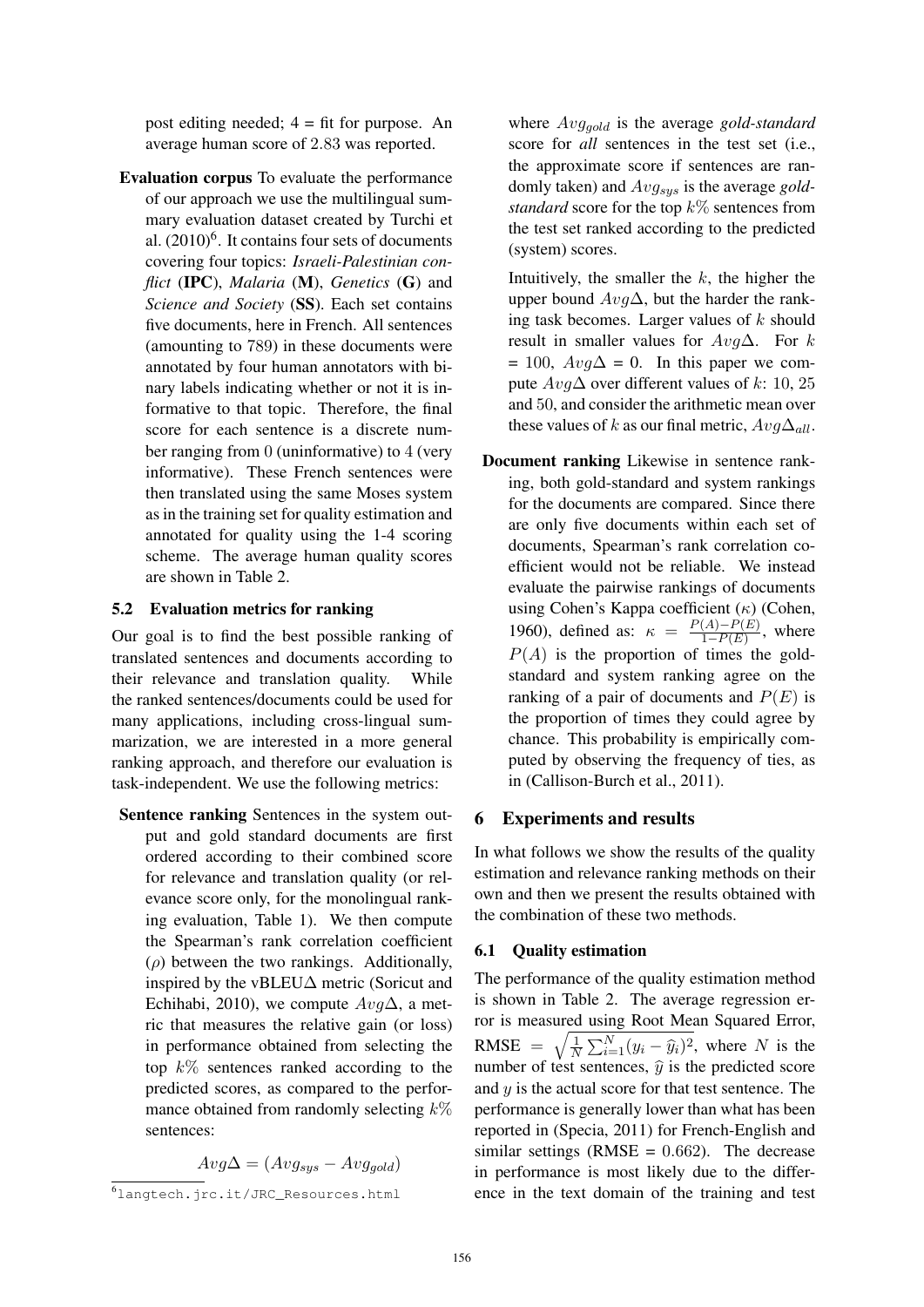|               | G                 |          | <b>IPC</b>        |        | M                 |        | <b>SS</b>         |        | Macro Av.         |          |
|---------------|-------------------|----------|-------------------|--------|-------------------|--------|-------------------|--------|-------------------|----------|
|               | $Avg\Delta_{all}$ | $\rho$   | $Avq\Delta_{all}$ | $\rho$ | $Avg\Delta_{all}$ | $\rho$ | $Avg\Delta_{all}$ | $\rho$ | $Avg\Delta_{all}$ | $\rho$   |
| <i>InvPos</i> | $-0.254$          | $-0.088$ | $-0.08$           | 0.006  | $-0.22$           | 0.012  | 0.132             | 0.015  | $-0.105$          | $-0.013$ |
| Length        | 0.287             | 0.328    | 0.322             | 0.278  | 0.75              | 0.541  | 0.156             | 0.113  | 0.378             | 0.315    |
| PB 1000       | 0.312             | 0.285    | 0.358             | 0.321  | 0.329             | 0.286  | 0.227             | 0.072  | 0.307             | 0.242    |
| PB 2000       | 0.568             | 0.401    | 0.568             | 0.338  | 0.385             | 0.303  | 0.154             | 0.141  | 0.419             | 0.296    |
| PB 5000       | 0.478             | 0.249    | 0.503             | 0.31   | 0.607             | 0.451  | 0.046             | 0.095  | 0.409             | 0.271    |
| $Co-R_S 25$   | 0.293             | 0.364    | 0.469             | 0.301  | 0.544             | 0.428  | 0.203             | 0.244  | 0.377             | 0.335    |
| $Co_NR_S$ 2   | 0.267             | 0.269    | 0.388             | 0.236  | 0.28              | 0.389  | 0.607             | 0.367  | 0.386             | 0.316    |
| $Co_NR_S$ 5   | 0.12              | 0.224    | 0.605             | 0.3    | 0.394             | 0.389  | 0.412             | 0.365  | 0.382             | 0.32     |
| $Co_R_D_25$   | 0.292             | 0.295    | 0.53              | 0.362  | 0.589             | 0.461  | 0.18              | 0.208  | 0.398             | 0.332    |
| Co.R.D.5      | 0.271             | 0.263    | 0.446             | 0.335  | 0.546             | 0.41   | 0.183             | 0.296  | 0.362             | 0.326    |
| Oracle        | 1.559             |          | 1.623             |        | 1.453             |        | 1.5               |        |                   |          |
| Lower bound   | $-0.94$           | -1       | $-0.898$          | $-1$   | $-0.726$          | $-1$   | $-0.9$            | -1     |                   |          |

Table 1: Performance of the sentence ranking methods on monolingual data. PB: profile-based ranker; Co: co-occurrence-based ranker; R/NR: Redundancy reduction enabled/disabled; D/S: ranking based on individual documents or sets of documents on the same topic of interest. The *Oracle* values are obtained using the gold-standard ranking, while the *Lower bound* values consider the inverted goldstandard ranking.

| <b>Topic</b> | Avg. human score | <b>RMSE</b> |
|--------------|------------------|-------------|
| IPC          | 3.29             | 0.696       |
| G            | 3.00             | 0.755       |
| M            | 3.14             | 0.734       |
| SS.          | 2.89             | 0.712       |

Table 2: Average human score and regression error of the quality estimation approach.

datasets. The training dataset covers main news stories from September to October 2008, while the test set covers news commentaries on specific topics from 2005 to 2009.

### 6.2 Monolingual relevance ranking

The performance of the relevance ranking methods on the original, source-language texts is shown in Table 1. For the unsupervised co-occurrence ranking (Co), we run a number of experiments with different settings. We perform a greedy search on the number of dimensions to be used: 1, and 2%, 5%,  $10\%, 25\%$  or  $40\%$  of the total. We run several experiments enabling (R) and disabling (NR) the sentence redundancy filter and on the full set of documents (S) and on a single document (D). We report here the settings that work the best across different topics. For the profile-based ranking (PB), based on our previous experience with this method, we chose to use the following numbers of words defining the profile vector: 1, 000, 2, 000 and 5, 000.

To define the gold-standard scores for the evaluation at sentence level, we use the number of annotators who selected the sentence as relevant (0-4). The results in Table 1 are the average performance for all documents within a set of documents for each topic. They are compared against baselines proposed in (Kennedy and Szpakowicz, 2011):

- Inverse position (*InvPos*): each sentence is associated with the inverse of its position in the document. The ranking of the sentences thus corresponds to their position in the document and the inverse position is used as their relevance score.
- Sentence length (*Length*): each sentence is associated with the number of words that it contains. Longer sentences are deemed more informative.

The proposed baselines are highly competitive, in particular *Length*. This reflects the fact that longer sentences are naturally better candidates to be more informative, simply because they contain more words. Both methods in all settings outperform the *InvPos* ranker. Except for the M topic, most settings of the co-occurrence method and at least one setting of the profile-based method outperform *Length* according to  $Avg\Delta_{all}$ .

The last column of the Table shows that on average (all topics), the profile-based method seems to be slightly better suited for ranking the top 50% documents, with better  $Avg\Delta_{all}$ , while the cooccurrence-based method seems to be better for producing a global ranking of all sentences in the dataset, with better  $\rho$  coefficient. While the performances of the variations of the co-occurrencebased method seem to be highly dependent on the topic of the documents, it can be observed that on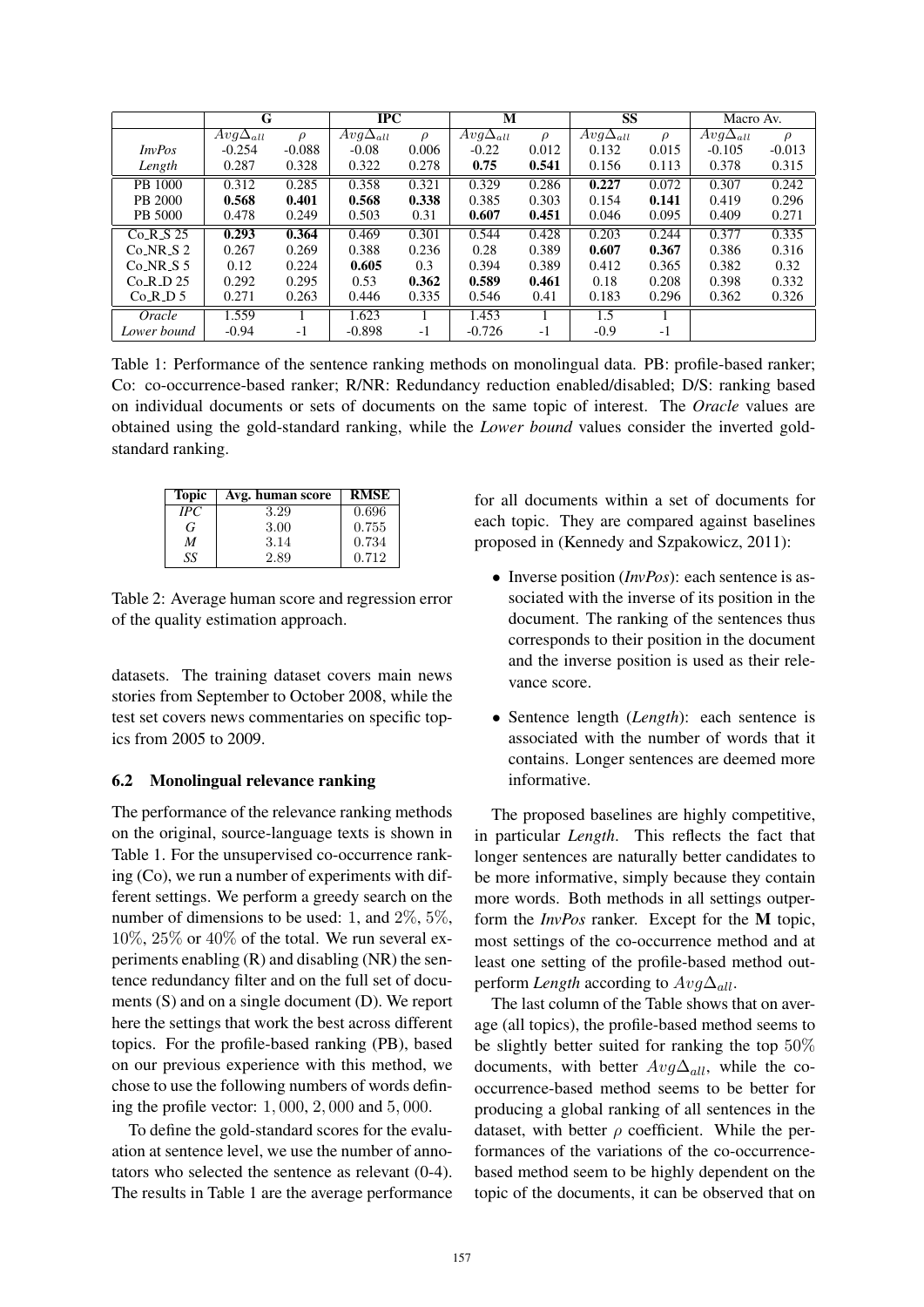|                | G                 |        | <b>IPC</b>        |        | M                            |        | SS                |        | Macro Av.         |        |
|----------------|-------------------|--------|-------------------|--------|------------------------------|--------|-------------------|--------|-------------------|--------|
|                | $Avg\Delta_{all}$ | $\rho$ | $Avg\Delta_{all}$ | $\rho$ | $\overline{Avg\Delta_{all}}$ | $\rho$ | $Avg\Delta_{all}$ | $\rho$ | $Avg\Delta_{all}$ | $\rho$ |
| Length         | 0.593             | 0.272  | 0.886             | 0.259  | 2.075                        | 0.512  | 0.365             | 0.089  | 0.981             | 0.283  |
| $Length_0E$    | 0.853             | 0.28   | 1.02              | 0.258  | 2.156                        | 0.518  | 0.5               | 0.096  | 1.132             | 0.288  |
| $Co-Tr_R_S$ 25 | 0.374             | 0.177  | 1.527             | 0.31   | 1.843                        | 0.398  | 0.607             | 0.197  | 1.087             | 0.27   |
| $Co-Tr_NR_S 5$ | 0.574             | 0.276  | 1.284             | 0.302  | 0.832                        | 0.341  | 1.196             | 0.344  | 0.971             | 0.315  |
| $Co-Tr_NR_S$ 2 | 0.945             | 0.282  | 1.518             | 0.242  | 1.393                        | 0.377  | 1.174             | 0.313  | 1.257             | 0.303  |
| $Co-Tr_R_D$ 25 | 0.834             | 0.217  | 1.577             | 0.323  | 1.668                        | 0.44   | 0.99              | 0.246  | 1.267             | 0.306  |
| $Co-Tr.R.D.5$  | 0.752             | 0.238  | 1.598             | 0.289  | 1.536                        | 0.341  | 1.101             | 0.274  | 1.246             | 0.285  |
| PB 1000        | 0.853             | 0.262  | 1.018             | 0.304  | 0.726                        | 0.268  | 0.657             | 0.06   | 0.814             | 0.224  |
| PB 2000        | 1.78              | 0.386  | 1.375             | 0.318  | 1.19                         | 0.318  | 0.642             | 0.12   | 1.247             | 0.286  |
| PB 5000        | 1.455             | 0.239  | 1.589             | 0.279  | 1.926                        | 0.41   | 0.06              | 0.062  | 1.258             | 0.248  |
| $Co_R_S$ 25    | 0.728             | 0.327  | 1.521             | 0.299  | 1.768                        | 0.405  | 0.665             | 0.222  | 1.171             | 0.314  |
| $Co_NR_S 5$    | 0.443             | 0.198  | 1.494             | 0.275  | 1.262                        | 0.361  | 0.947             | 0.349  | 1.037             | 0.296  |
| $Co_NR_S$ 2    | 0.981             | 0.241  | 1.121             | 0.23   | 0.944                        | 0.369  | 1.383             | 0.34   | 1.108             | 0.295  |
| $Co_R$ D 25    | 0.729             | 0.262  | 2.163             | 0.341  | 1.481                        | 0.402  | 0.68              | 0.172  | 1.264             | 0.294  |
| $Co_R_D_5$     | 0.77              | 0.21   | 1.326             | 0.317  | 1.344                        | 0.384  | 0.534             | 0.23   | 0.994             | 0.286  |
| Oracle         | 5.249             |        | 4.109             |        | 3.854                        |        | 3.707             |        |                   |        |
| Lower bound    | $-2.859$          | -1     | $-2.335$          | $-1$   | $-1.844$                     | $-1$   | $-2.097$          | $-1$   |                   |        |

Table 3: Performance of the approaches combining informativeness and quality estimation for sentence ranking. Co-Tr: co-occurrence-based ranker applied directly to translated sentences; PB: profile-based ranker combined with quality estimates, Co: co-occurrence-based ranker applied to source texts and combined with quality estimates. R/NR and D/S as in Table 1.

average across different topics all these variations perform similarly.

We used the same methods - except the *InvPos* baseline, which clearly performs very poorly - and settings to assess the ranking of translated documents.

#### 6.3 Relevance ranking for translated texts

We combine the translation quality and sentence ranking scores for each translated sentence  $t_i$  by taking their product:

$$
score(t_i) = relevance(s_i) \times quality(t_i)
$$

where  $relevance(s_i)$  is given by either the cooccurrence (Co) or profile-based (PB) methods applied to the source language sentence  $s_i$ , and quality( $t_i$ ) is given by the quality estimation method applied to the translation of  $s_i$ .

This is done for both the gold-standard annotation and the systems' predictions. The ranges of these two values are different, but this difference is not relevant, since we are only interested in the ranking of the sentences, as opposed to their absolute scores.

Using the product for combining scores is however not ideal: a translation with very low quality but high relevance can receive comparable scores as translations with high quality but low relevance. We have also experimented with using quality estimates as a filter for the relevance rankings. In other words, setting a threshold on the translation

quality scores below which a translated sentence is ranked at the bottom of the list even if its corresponding source is highly relevant. This strategy however was strongly affected by the choice of the threshold and resulted in generally poorer performance. Due to space constraints, we only present the results using the product of the two scores.

In the first set of experiments we evaluate the ability of our approach to rank translated sentences within a document. We combine the quality and the relevance scores at sentence level as explained above. As an alternative approach, we apply the unsupervised co-occurrence-based method (Co-Tr) to directly estimate the relevance of the translated text without any quality filtering. In this case,  $score(t_i) = relevance(t_i)$ . This approach does not explicitly address translation performance. Nevertheless, it can account for some translation problems implicitly, particularly words left untranslated or translated incorrectly. In all cases, the evaluation is performed comparing the system outputs against the combined (product) gold-standard. Results are shown in Table 3. The *Length* baseline is the same as in the monolingual setting and does not include the quality estimation filter. It is also compared against the combined gold-standard.

It is interesting to note that the quality estimation has a positive impact even for the baseline *Length QE*, confirming that long sentences are often badly translated. The performance of most set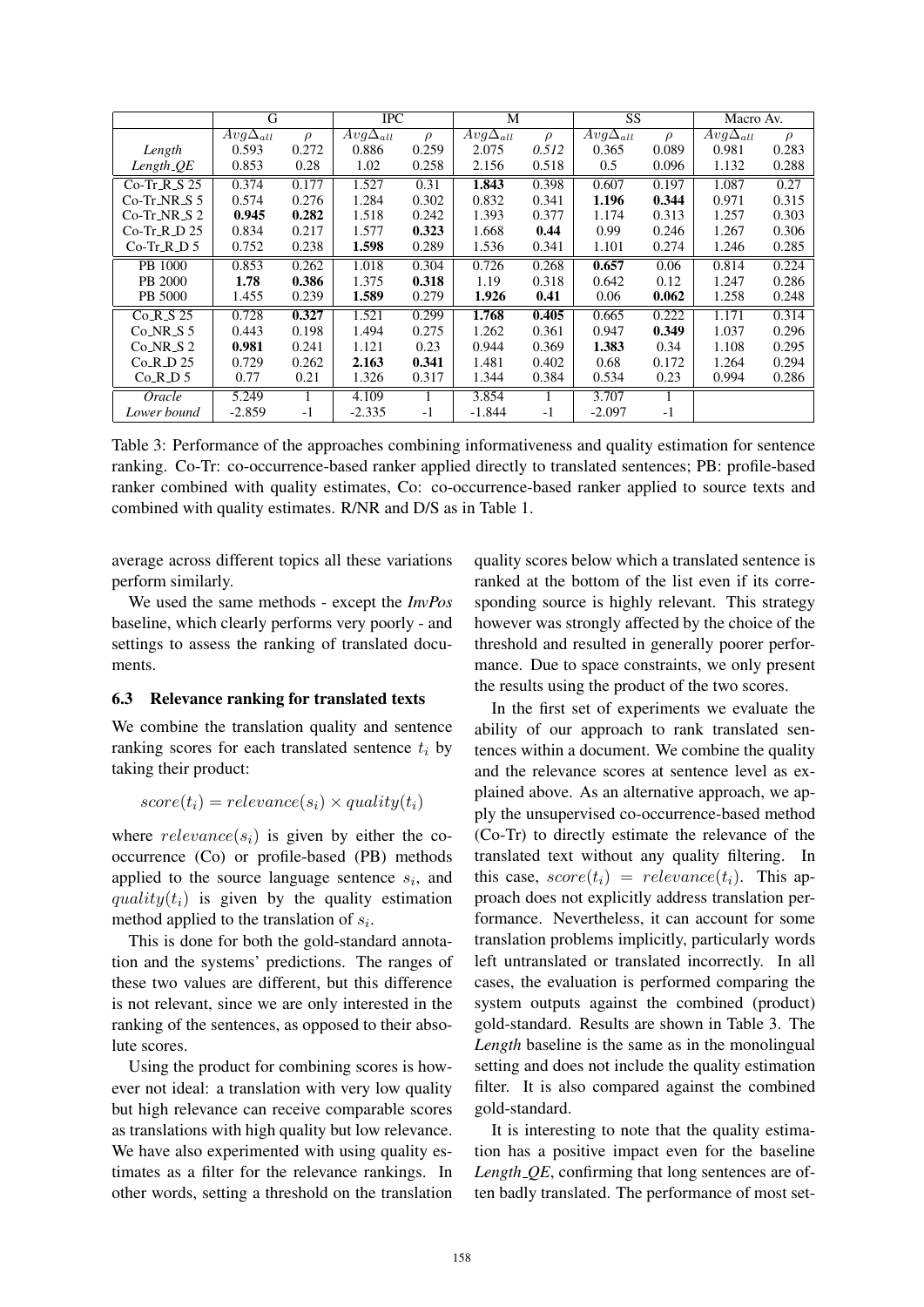tings of the co-occurrence and profile-based methods outperform the baselines, except for the M topic, as in the monolingual experiments. On average, the co-occurrence method on translated and source data provides better performance than the profile-based method in terms of  $\rho$ , while all methods are comparable according to  $Avg\Delta_{all}$ . This seems to indicate that the profile-based is good at ranking good quality informative sentences, but fails at ranking informative but poorly translated sentences. A possible reason is that it scores each sentence independently from the others and relies on the quality of the training data.

The best settings of the co-occurrence-based method applied to the source language texts outperform the best settings of the same method applied to translated texts. This is more evident in terms of  $Avg\Delta$ , as opposed to  $\rho$ . This seems to indicate that the combination strategy based on the product of the translation quality and relevance scores may not be the most appropriate for finegrained ranking. Although the monolingual (Table 1) and cross-lingual (Table 3) results are not directly comparable because of their different upper and lower bounds (due to the different goldstandard values in each of these experiments), we can note similar trends with respect to the two ranking methods, Co and PB.

In the second set of experiments we assess the task of ranking documents within a set of documents on the same topic. To produce a unique score for each document, the sentence scores are scaled into [0, 1] and averaged. Documents are then ranked according their average values within their respective groups. The same process is performed using the gold-standard scores and the  $\kappa$  is computed, as shown in Table 4.

The best scores of the proposed approaches vary from moderate to substantial. For the G, IPC and M topics, the best settings of the co-occurrencebased method on the source language outperform the baselines and is superior or equal the other methods. For the SS topic, the *Length* baseline is the best method. The co-occurrence method applied directly on the translated sentences is often as good as the two proposed methods that use the source language data. The co-occurrence methods on translated text can in fact be better for heterogeneous sets of documents such as M, but in general the usage of source language text can be beneficial.

Overall, the experiments in this paper show

|                               | G   | <b>IPC</b> | М   | SS               |
|-------------------------------|-----|------------|-----|------------------|
| Length                        | 0.4 | 0.4        | 0.2 | 0.8              |
| $Length_0E$                   | 0.4 | 0.6        | 0.2 | 0.6              |
| $Co-Tr_R_S 25$                | 0.6 | 0.4        | 0.4 | 0.6              |
| $Co-Tr_NR_S 5$                | 0.8 | 0.0        | 0.4 | 0.4              |
| $Co-Tr$ NR S 2                | 0.4 | 0.0        | 0.4 | 0.2              |
| $Co-Tr$ <sub>-R</sub> $_D$ 25 | 0.6 | 0.0        | 0.4 | 0.2              |
| $Co-Tr_R_D5$                  | 1.0 | 0.4        | 0.0 | 0.4              |
| PB 1000                       | 0.8 | 0.4        | 0.2 | 0.0              |
| PB 2000                       | 0.8 | 0.6        | 0.0 | 0.0              |
| PB 5000                       | 0.8 | 0.6        | 0.2 | 0.2              |
| Co R S 25                     | 0.8 | 0.0        | 0.2 | $0.\overline{4}$ |
| $Co-NR_S 5$                   | 0.6 | 0.4        | 0.2 | 0.0              |
| Co NR S 2                     | 0.6 | 0.2        | 0.2 | 0.4              |
| Co R D 25                     | 0.2 | 0.0        | 0.4 | 0.2              |
| $Co_R_D 5$                    | 1.0 | 0.0        | 0.0 | 0.0              |

Table 4: Kappa coefficient of the various approaches combining informativeness and quality estimation for document ranking.

significant variations in performance for different methods and settings of the same method over different topics. We believe this is mostly due to the differences in the level of homogeneity of the documents within each topic. Nevertheless, if we consider only the average results over the four topics, we find that most methods/settings perform similarly. This average result however hides significant differences between the methods/settings and opens the way for future research into a better understanding of how to select the best methods and settings for different types of corpora.

### 7 Conclusions and future work

We have proposed combining source relevance information and translation quality estimates to rank translated sentences and documents within groups of texts on the same topic. The approach has shown promising results and it is potentially useful in different scenarios. These include applications where large numbers of documents with redundant information are clustered together according to certain criteria, for example, news on a given topic in media monitoring and news analysis applications, or reviews on a given product/service, and then machine translated to be published in other languages. In this scenario, it would be wise to select for publication only a subset of those documents whose translations are both relevant and of good quality. Additionally, the identification of relevant and high-quality sentences in documents can be used to highlight portions of a document that can be relied upon for gisting purposes, especially in cases where the reader does not have